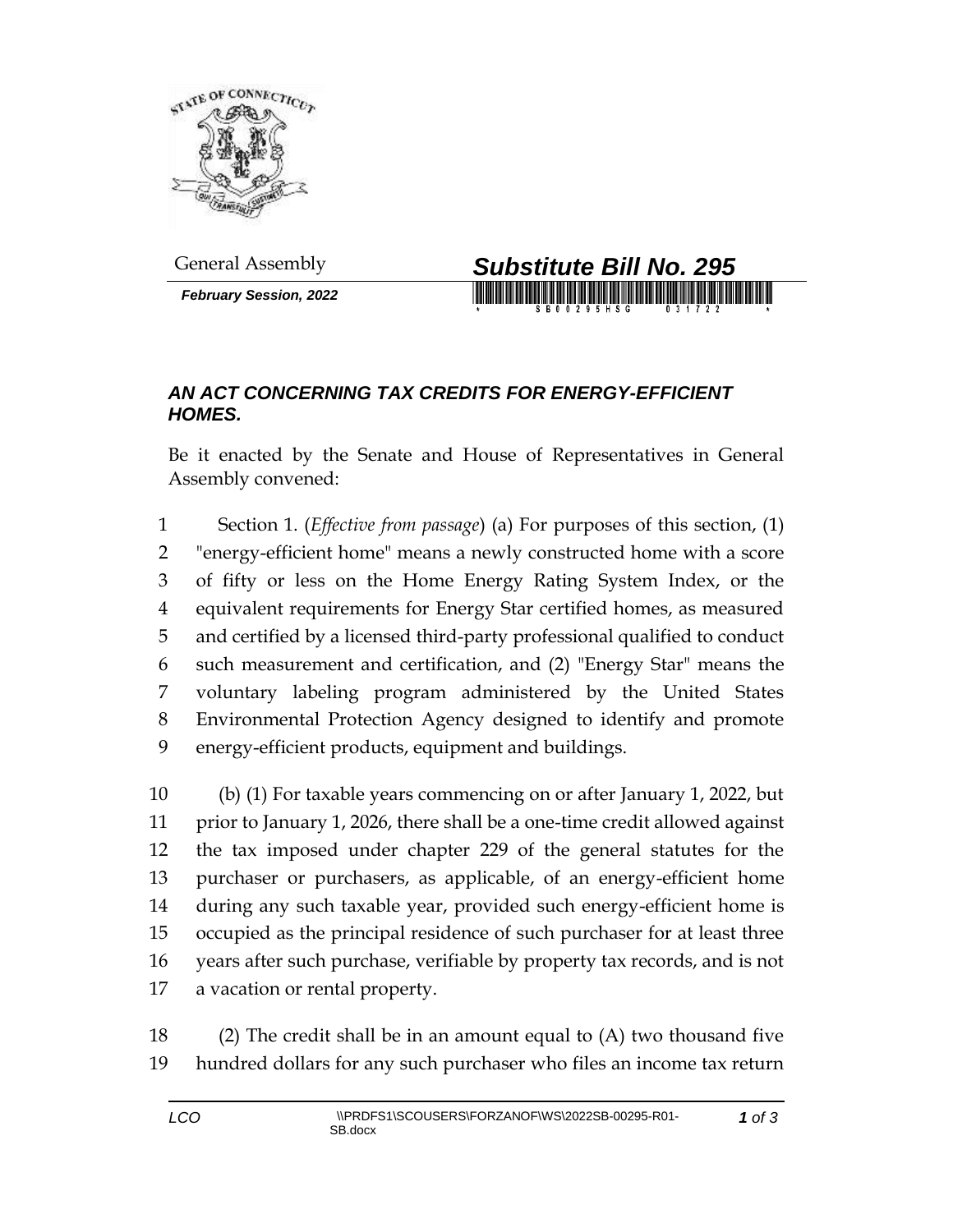individually, and (B) five thousand dollars for any such purchasers who file an income tax return jointly. Each such purchaser shall claim the credit in the taxable year in which such purchase of an energy-efficient home occurred by including the certificate issued pursuant to subdivision (3) of this subsection with such income tax return filed with the Commissioner of Revenue Services.

 (3) The Secretary of the Office of Policy and Management shall issue a certificate to each purchaser of an energy-efficient home, upon the application of such purchaser on a form prescribed by the secretary. Such certificate shall identify the taxpayer filing individually, or the taxpayers filing jointly, as applicable, and certify that such purchaser satisfies the requirements of subdivision (1) of this subsection.

 (c) (1) The amount of the credit allowed to any taxpayer filing individually or taxpayers filing jointly, as applicable, pursuant to this section shall not exceed the amount of tax due from such taxpayer or taxpayers under chapter 229 of the general statutes with respect to the taxable year in which such credit is being claimed. Any such credit claimed by such taxpayer or taxpayers but not applied against the tax due under said chapter may be carried forward for the five immediately succeeding taxable years until the full credit has been applied.

 (2) If an energy-efficient home purchased in accordance with this section ceases to be the principal residence of any such purchaser within the three years after such purchase as required under subdivision (1) of subsection (b) of this section, such purchaser shall forfeit the right to the full amount of such credit and shall remit to the Commissioner of Revenue Services a prorated amount, as determined by the commissioner, based on the length of time such energy-efficient home was the principal residence of such purchaser subtracted from such three years.

This act shall take effect as follows and shall amend the following sections: